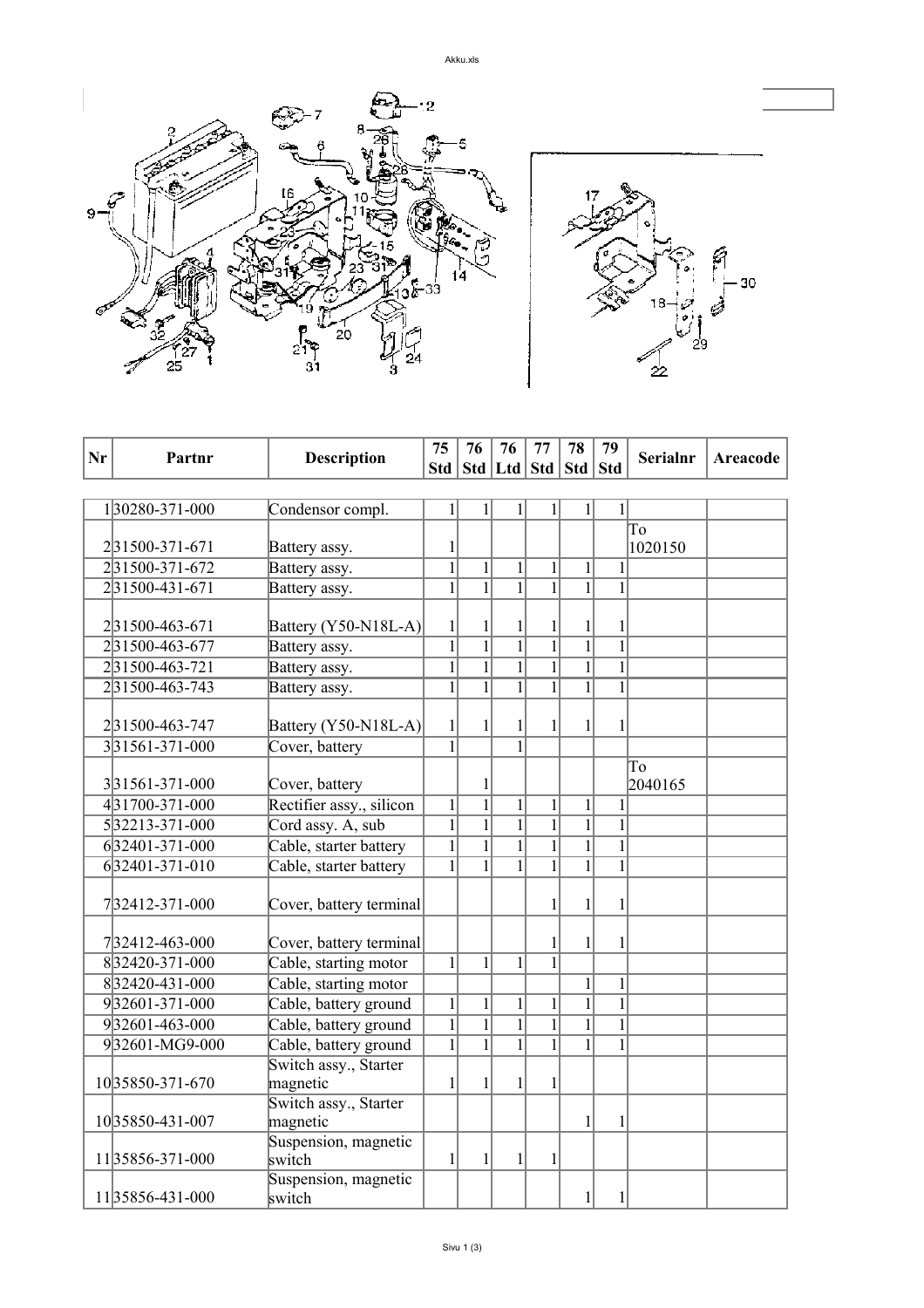## Akku.xls

|    |                  |                                             | 75             | 76              | 76                    | 77             | 78               | 79                  |                 |          |
|----|------------------|---------------------------------------------|----------------|-----------------|-----------------------|----------------|------------------|---------------------|-----------------|----------|
| Nr | Partnr           | <b>Description</b>                          |                |                 | Std   Std   Ltd   Std |                | Std              | <b>Std</b>          | <b>Serialnr</b> | Areacode |
|    |                  | Cover, magnetic                             |                |                 |                       |                |                  |                     |                 |          |
|    | 1235857-371-000  | switch                                      | 1              |                 | 1                     |                |                  |                     |                 |          |
|    | 1338205-371-000  | Holder, spare fuse                          | $\mathbf{1}$   | $\mathbf{1}$    | $\overline{1}$        | $\overline{1}$ | $\mathbf{1}$     | $\mathbf{1}$        |                 |          |
|    | 1438250-371-153  | Box assy., main fuse                        | $\mathbf{1}$   | $\mathbf{1}$    | $\overline{1}$        | $\overline{1}$ | $\mathbf{1}$     | $\mathbf{1}$        |                 |          |
|    | 1438250-ME9-005  | Box, main fuse                              | $\mathbf{1}$   | $\mathbf{1}$    | $\mathbf{1}$          | $\mathbf{1}$   | $\mathbf{1}$     | $\mathbf{1}$        |                 |          |
|    | 1538253-371-000  | Stay, main fuse                             | 1              | 1               | $\mathbf{1}$          | $\mathbf{1}$   |                  |                     |                 |          |
|    | 1538253-431-670  | Stay, main fuse                             |                |                 |                       |                | $\mathbf{1}$     | 1                   |                 |          |
|    |                  |                                             |                |                 |                       |                |                  |                     | To              |          |
|    | 1650325-371-000  | Box, battery                                |                |                 |                       |                |                  |                     | 2040165         |          |
|    |                  |                                             |                |                 |                       |                |                  |                     | To              |          |
|    | 1650325-371-010  | Box, battery                                |                |                 |                       |                |                  |                     | 2040165         |          |
|    | 1650325-371-020  |                                             |                |                 |                       |                |                  |                     | To              |          |
|    | 1750325-371-000  | Box, battery<br>Box, battery                | $\mathbf{1}$   |                 | $\mathbf{1}$          |                |                  |                     | 2040165         |          |
|    | 1750325-371-010  |                                             | $\mathbf{1}$   |                 | $\mathbf{1}$          | $\mathbf{1}$   | 1                |                     |                 |          |
|    | 1750325-371-020  | Box, battery                                | $\mathbf{1}$   |                 | $\overline{1}$        | $\overline{1}$ |                  | 1<br>$\overline{1}$ |                 |          |
|    | 1850326-371-000  | Box, battery                                | $\mathbf{1}$   |                 | $\mathbf{1}$          | $\mathbf{1}$   | 1                | 1                   |                 |          |
|    |                  | Plate, battery support<br>Rubber A, battery |                | 1               |                       |                |                  |                     |                 |          |
|    | 1950328-371-000  | mounting                                    | $\overline{c}$ | 2               | $\overline{c}$        | 2              | 2                | $\overline{c}$      |                 |          |
|    |                  | Rubber, FR. Fork                            |                |                 |                       |                |                  |                     |                 |          |
|    | 2051404-044-030  | rebound stopper                             | 1              |                 | 1                     | 1              | 1                | 1                   |                 |          |
|    | 2193500-05008-0A | Screw, pan, 5x8                             | $\overline{2}$ | $\overline{2}$  | $\overline{2}$        | $\overline{2}$ |                  |                     |                 |          |
|    | 2283109-371-000  | Pin, shelter hinge                          | $\overline{1}$ | $\mathbf{1}$    | $\mathbf{1}$          | $\overline{1}$ | $\mathbf{1}$     | $\mathbf{1}$        |                 |          |
|    | 2383618-323-000  | Rubber, battery box                         | $\overline{6}$ | $\vert 6 \vert$ | $\vert 6 \vert$       | $\overline{7}$ | $\mathbf{6}$     | $\overline{6}$      |                 |          |
|    | 2487506-371-670  | Mark, battery caution                       | $\mathbf{1}$   | $\mathbf{1}$    | $\mathbf{1}$          | $\overline{1}$ | $\mathbf{1}$     | $\mathbf{1}$        |                 |          |
|    | 2593893-05012-00 | Screw-washer, 5x12                          | $\overline{2}$ | $\overline{2}$  | $\overline{2}$        | $\overline{2}$ | $\overline{c}$   | $\overline{2}$      |                 |          |
|    | 2690310-KA3-711  | Nut, hex., 6mm                              | $\overline{2}$ | $\overline{2}$  | $\overline{2}$        | $\overline{2}$ | $\overline{2}$   | $\overline{2}$      |                 |          |
|    | 2694000-06000-0S | Nut, hex., 6mm                              | $\overline{2}$ | $\overline{2}$  | $\overline{2}$        | $\overline{2}$ | $\overline{2}$   | $\overline{2}$      |                 |          |
|    | 2694001-06000    | Nut, hex., 6mm                              | $\overline{2}$ | $\overline{2}$  | $\overline{2}$        | $\overline{2}$ | $\overline{2}$   | $\overline{2}$      |                 |          |
|    | 2694001-06000-0S | Nut, hex., 6mm                              | $\overline{2}$ | $\overline{2}$  | $\overline{2}$        | $\overline{2}$ | $\overline{2}$   | $\overline{2}$      |                 |          |
|    | 2694001-06008-0S | Nut, hex., 6mm                              | $\overline{2}$ | $\overline{2}$  | $\overline{2}$        | $\overline{2}$ | $\overline{2}$   | $\overline{2}$      |                 |          |
|    | 2694001-06200-0S | Nut, hex., 6mm                              | $\overline{2}$ | $\overline{2}$  | $\overline{2}$        | $\overline{2}$ | $\overline{2}$   | $\overline{2}$      |                 |          |
|    | 2694030-06000    | Nut, hex., 6mm                              |                | $\overline{2}$  | $\overline{2}$        |                | $\overline{2}$   | $\overline{2}$      |                 |          |
|    | 2794111-05000    | Washer, spring, 5mm                         | $\frac{2}{2}$  | $\overline{2}$  | $\overline{2}$        | $\frac{2}{2}$  |                  |                     |                 |          |
|    | 2894111-06000    | Washer, spring, 6mm                         | $\overline{2}$ | $\overline{2}$  | $\overline{2}$        | $\overline{2}$ | 2                | $\overline{2}$      |                 |          |
|    | 2994201-12100    | Pin, cotter, 1.2mm                          |                |                 |                       | $\overline{1}$ | $\mathbf{1}$     | $\mathbf{1}$        |                 |          |
|    | 2994201-12150    | Pin, cotter, $1.2x10$                       |                |                 |                       | $\overline{1}$ | $\mathbf{1}$     | $\mathbf{1}$        |                 |          |
|    | 2994201-12200    | Pin, cotter, 1.2mm                          |                |                 |                       | $\mathbf{1}$   | 1                | $\mathbf{1}$        |                 |          |
|    | 3050332-371-000  | Band, battery                               | $\mathbf{1}$   |                 | 1                     |                |                  |                     |                 |          |
|    |                  |                                             |                |                 |                       |                |                  |                     | To              |          |
|    | 3050332-371-000  | Band, battery                               |                |                 |                       |                |                  |                     | 2040165         |          |
|    | 3095012-15000    | Band D, battery                             |                |                 |                       | $\mathbf{1}$   | 1                |                     |                 |          |
|    | 3095012-15001    | Band, battery                               |                |                 |                       | $\mathbf{1}$   | 1                | $\mathbf{1}$        |                 |          |
|    | 3191582-371-980  | Bolt, flange, 6x12                          |                |                 | 3                     |                |                  |                     |                 |          |
|    | 3195700-06012-08 | Bolt, flange, 6x12                          | $\overline{3}$ | 3               | $\overline{3}$        | $\overline{3}$ | $\left 4\right $ | $\left 4\right $    |                 |          |
|    | 3195700-06012-0B | Bolt, flange, 6x12                          |                |                 | $\overline{3}$        |                |                  |                     |                 |          |
|    | 3195700-06012-18 | Bolt, flange, 6x12                          |                |                 | $\overline{3}$        |                |                  |                     |                 |          |
|    | 3195701-06012-08 | Bolt, flange, 6x12                          | $\overline{3}$ | $\vert 3 \vert$ | $\overline{3}$        | $\overline{3}$ | $\left 4\right $ | $\left 4\right $    |                 |          |
|    | 3195701-06012-18 | Bolt, flange, 6x12                          |                |                 | $\overline{3}$        |                |                  |                     |                 |          |
|    | 3295700-06032-00 | Bolt, flange, 6x32                          | $\overline{2}$ | $\overline{c}$  | $\overline{c}$        | $\frac{2}{2}$  |                  |                     |                 |          |
|    | 3295701-06032-00 | Bolt, flange, 6x32                          | $\overline{2}$ | $\overline{2}$  | $\overline{2}$        |                |                  |                     |                 |          |
|    | 3398200-53000    | Fuse $F(30A)$                               | $\overline{2}$ | $\overline{2}$  | $\overline{2}$        | $\overline{2}$ | $\overline{c}$   | $\overline{2}$      |                 |          |
|    |                  | Cover, starting motor                       |                |                 |                       |                |                  |                     |                 |          |
|    | 32411-230-000    | terminal                                    |                |                 |                       |                |                  | 1                   |                 |          |